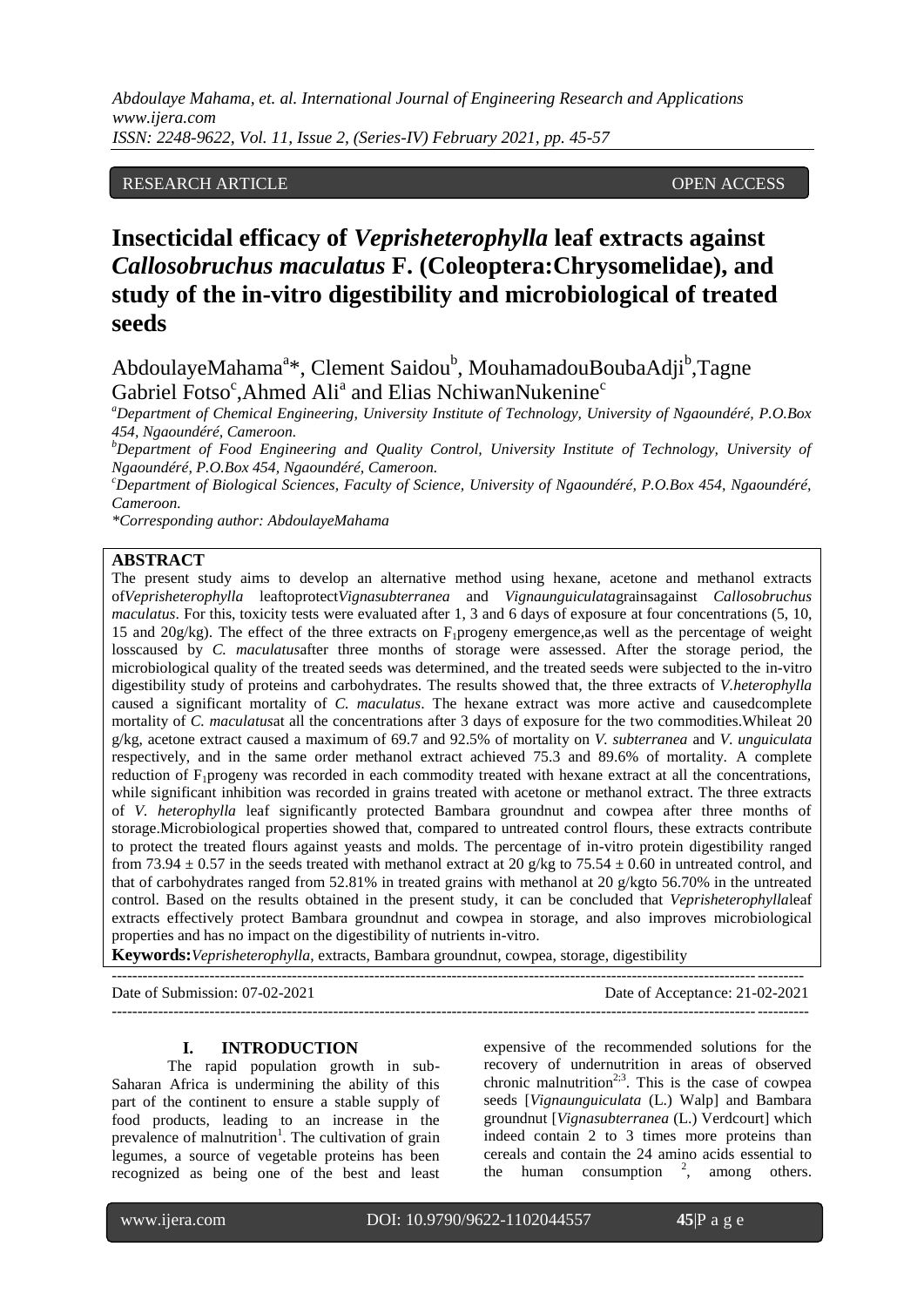Nonetheless, due to the short period of production in the fields, whereas the consumption of these foodstuffs is done throughout the year, storage thus ensures their permanent availability for consumption, future seeds for planting or a capital value for small farmers.More than 75% of the postharvest products intended to storage facilities<sup>4</sup>. Unfortunately, in the septemtrional zones, these storage structures are mostly rudimentary<sup>5</sup> and, expose the stored foodstuffs to the wide range ofinsect pests<sup>6</sup>.Among these pests, *Callosobruchus maculatus* F. (Coleoptera: Chrysomelidae) is known to be one of the most destructive of seed legumes in storage and can able to cause a weight loss ranging between 80 to 90% in one year of storage<sup>7</sup>. The extent of the damage caused by this pest to stored seed legumes remains high and forces farmers to resort to several control methods<sup>8</sup>. The use of synthetic insecticides or fumigants is thereforethe most widely used methods to control these pests during the storage period <sup>9</sup>. Although the effectivenessthese synthetic insecticides as protectant, they have many adverse effects which should limit their use. These relate in particular to the eco-toxicological effects on the environment, on consumer health, and the development of strains of insects resistant to these insecticides. The search for new molecules, taking into account criteria other than efficiency only, therefore becomes a major concern of the present time to try to overcome the challenge of protecting crops against pests  $^{10}$ . Several studies have been developedthese last years to isolate and identify secondary metabolites extracted from plants responsible of the anti-insect activity $11$ . In Cameroon, recent researches carried out on the insecticidal evaluation of secondary metabolites extracted from plants based on organic solvents has proven their insecticidal effects against *C. maculatus*12;13.However, there are a wide range plants in the Cameroonian flora whose secondary metabolites may also be effective against *C. maculatus*. This is the case of the leaves from*Veprisheterophylla* which is an importantplant specieand has already demonstrated its efficacyin traditional medicine because its leaves are used to treat kidney disease, malaria, arterial hypertension, conjunctivitis, abscess, rheumatism,antihelminth, antibacterial activity<sup>14</sup>. Ngamoet al.<sup>15</sup> had classified the essential oil of *V. heterophylla* among the species which have a greatest potential in term of protection of crops. In addition, the protection of seeds with insecticidal products based on metabolites extracted from plants could not only modify the nutritional quality of derived products, but also improve the microbiological properties of derived flours. Collilaw<sup>16</sup> reported that the secondary metabolites of plants such as total

phenolic compounds, tannins, alkaloids interact with certain nutrients thus causing their complexation and therefore their non-assimilation by organization.Indeed, according to  $IFN<sup>17</sup>$ , tannins, which are thermostable phenolic compounds, have the property of combining with proteins to form complexes and therefore indigestible. These phenolic compounds bind to both food proteins and digestive fluids, making them inactive <sup>19</sup>. They result nor only in a sharp drop in digestibility, especially of proteins but also of starch and therefore a drop in the available energy of the food <sup>20</sup>. It would therefore be important in view of the foregoing to evaluate the anti-insect activity of extracts from *V. hetroplylla*against *C. maculatus* and their impacts on the nutritional and microbiological quality of the derived products. That is the reason why, the objective of the present study aimed toevaluate the insecticidal activity of extracts from*Veprisheterophylla* leafagainst *Callosobruchus maculatus* in stored*Vignasubterranea* and *Vignaunguiculata*grains.

## **II. MATERIALS AND METHODS Insecticidal material: collection and processing of**  *Veprisheterophylla*

The young leaves of *V.heterophylla* were collected in May 2020 at Goldolalocality (longitude: 13°48'East, latitude: 10°43'North), Far-North region, Cameroon. This locality was characterized by a Sahelo-Sudanese climate with two seasons: a short rainy season ranging from May to September and a long dry season extending from October to April. Once harvested, the leaves were air-dried in the shade in the ambient laboratory conditions for three weeks, then crushed in a porcelain mortar and sieved using a 0.8 mm mesh size stainless steel sieve. The powder obtained was stored in a glass jar and then kept in a refrigerator at 4°C until needed for extraction with solvents.

## **Extraction of active compounds and Phytochemical analysis of each extract**

The extraction was carried out by the soaking method $^{21}$ . For that, 1000 g of powder plant was introduced into a 5 L glass jar containing three liters of hexane. The mixture thus obtained was well stirred and left under ambient laboratory conditions, then stirred again two timeper day (morning and evening) for three consecutive days. After 3 days, the solvent was removed by filtration using Wattman  $N<sup>o</sup>1$  filter paper. The filtrate obtained was then concentrated using a rotary evaporator (BÜCHI R-124). The same procedure was repeated three times with the same solvent to obtain a maximum of the hexane extract. The pasteleftwas air-dried and the same protocol as for hexane extract was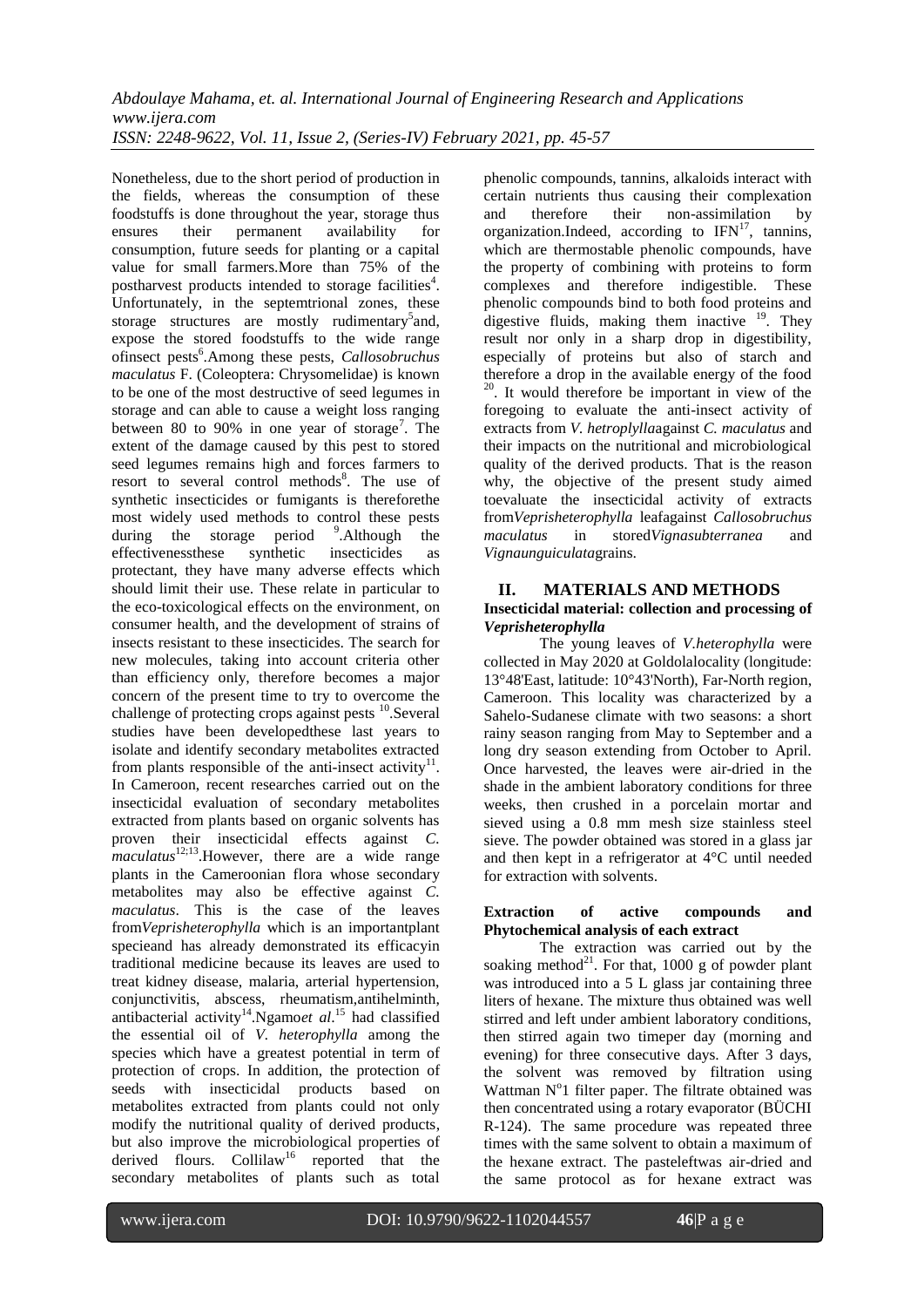followed to obtain the acetone and methanol extracts respectively. The three extracts obtained were stored in the refrigerator at 4°C until needed for the experiments.

# **Phytochemical tests**

The main phytochemical groups evaluated were: alkaloids according to the method used byBidieet al.<sup>22</sup>, total polyphenols according to the method used by N'Guessanet al.<sup>23</sup>, flavonoids according to the method used by Debray*et al*. 24 ,saponosides according to the method used byDohou*et al*. 25 , steroids, anthocyanins, tannins, coumarins, sterols and terpenes according to the method used by Fankam*et al*. 26 .

# **Commodities**

Bambara groundnut and cowpea grains used were purchased from farmers in the local markets of Maroua (Far-North region, Cameroon). The difference between the commodities was based on the color of the seed coat, the shape and weight of the grains, the appearance of the hilum. Broken grains, particles, sand, etc. were removed and then disinfested by keeping the grains in a freezer at -  $20^{\circ}$ C for 20 days <sup>10</sup>. The grains commodities were then kept under room temperature (32.5°C) in the laboratory for acclimation duringtwo weeks before use.

# **Insect rearing**

The strain of *Callosobruchus maculatus* used were obtained from the existing culture maintainedin the Applied Zoology laboratory, Department of biological Sciences, Faculty of Science, The University of Ngaoundere, Cameroon. The infested grains were sieved and the adults of *C. maculatus* obtained were reintroduced into 900 ml glass jars containing 400g of sterilized Bambara groundnut or cowpea grains. These jars were stored under ambient laboratory conditions (t  $\approx$  25.13  $\pm$ 3.03 °C; r.h. ≈ 66.46 ± 10.12%). Seven days after infestation, the insects were removed and the infested grains were allowed to incubate until the emergence of adults. After emergence, sieves were carried out and the weevils used for the bioassays were not more than 24 hours old.

## **Effect of each extracts on the mortality of**  *Callosobruchus maculatus* **on** *Vignasubterranea* **and** *Vignaunguiculata***.**

Four concentrations (0.25, 0.5, 0.75 and 1 g corresponding to 5, 10, 15 and 20  $g/kg$  were prepared by dissolving each extract in its original extraction solvent.The concentration was introduced individually into 250 ml glass jars each containing 50g of *V.subterranea*or*V.unguiculata*. Untreated controls were consisted in 50g of Bambara groundnut or cowpea grains treated only with 1ml of each corresponding pure solvent. The glass jars were then shaken manually so that the insecticidal products adhere well to the grains, and left opened in the room temperature for two hours to allowcomplete evaporation of the solvent. After this time, 20 unsexed bruchids aged not more than 24 hours were introduced into each jar. These jars were then covered with fine cotton cloths to prevent the escaping of the weevils, and closed with perforated metal lids to allow ventilation. Each treatment was repeated four times. The count of live and dead weevils was carried out after 1, 3 and 6 days post infestation.

# **Effect of each extract on F1progeny production**

After mortality counted at the sixth days post infestation, all the weevils in each glass jar were removed and the treated grains and untreated control were reintroduced in the same glass jars for  $F_1$  progeny emergence. Every week, observations were made until emergence. When the first emergence was observed, the number of weevils that emerged was notedonce a week for four consecutive weeks, and the end of emergence criterion was based on the absence of emergence for at least five consecutive days  $27$ .

# **Assessment of damage caused by** *Callosobruchus maculatus***after three months of storage**

Four concentrations of each extract (0.25, 0.5, 0.75 and 1g corresponding to 5, 10, 15 and 20 g/kg) were preparedas for mortality test. 50 g of Bambara groundnut or cowpea grains were treated with each individual concentrationin 250 mlglass jars.Untreated control grains consisted to the each commodity grain treated with 1 mL of each corresponding solvent. Then, each glass jar was shaken manually so that the extract or solvent adhere well to the grains. Four replicates were performed for each treatment.Each glass jar was left opened for air-dried during two hours for solvent evaporation. After this time, the glass jars were infested with 20 unsexed adult insects not more than two days old. The glass jars were then covered with fine cotton cloths to prevent insects from escaping and closed with perforated metal lids for sufficient aeration, and left in the ambient laboratory conditions for three months. After this storage period, the number of dead insects and live insects were counted, undamaged and damagedseeds were counted. The undamaged and damaged seeds was separately weighed and recorded for each treatment. The evaluation of weight loss was carried out according to the method of counting and weighing used by Adams and Schulten<sup>28</sup>:

 $P\% = [(U \times Ne) - (Uax Ns)] / U(Ne + Ns) \times 100]$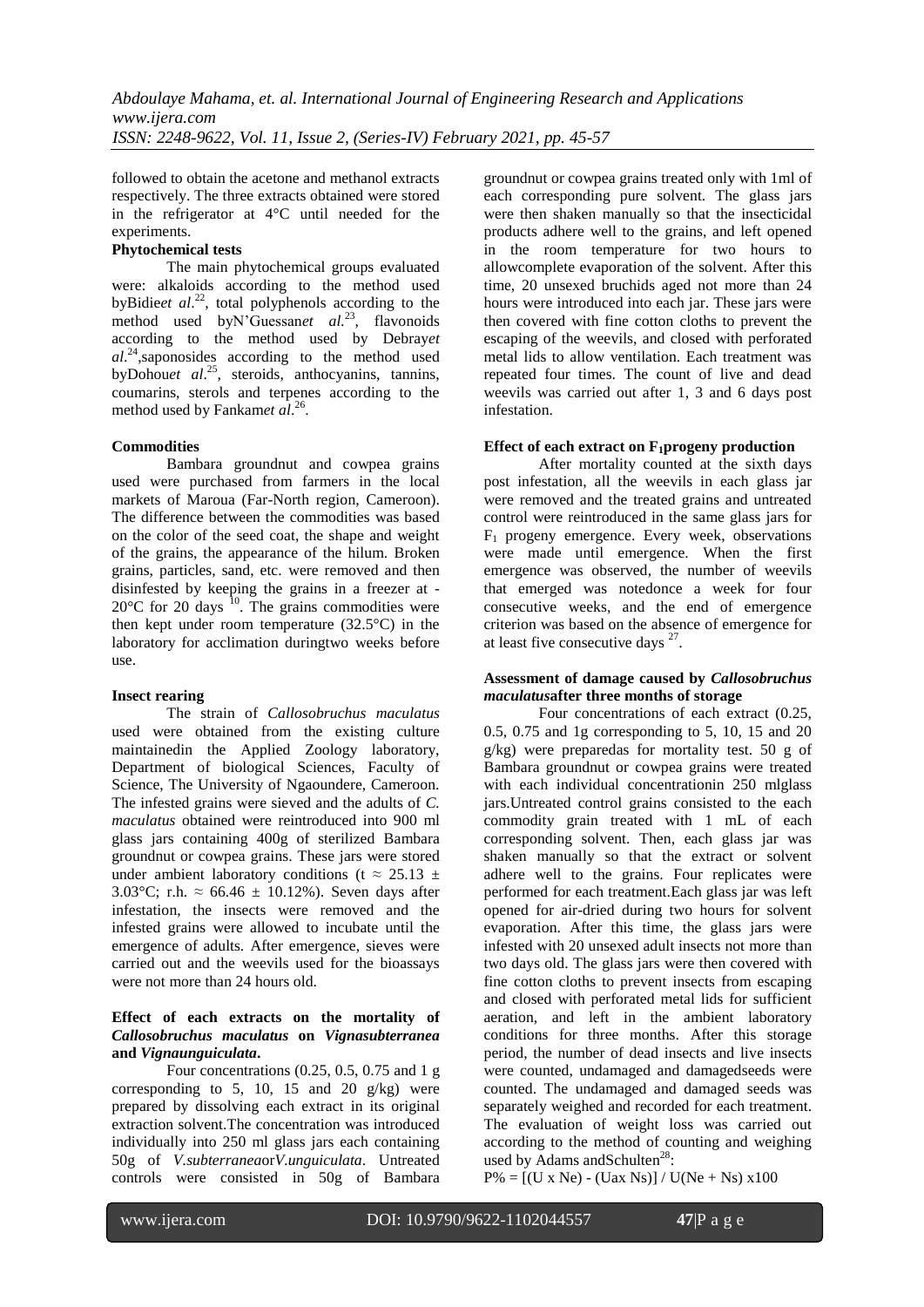Where  $U =$  weight of undamagedseeds;  $Ua =$  weight of damaged seeds; Ne = number of damaged seeds,  $Ns =$  number of undamaged seeds,  $Ne =$  weight of damaged seeds

#### **Evaluation of the anti-nutritional compounds of the treated seeds.**

The method of López-Mejía*et al*. <sup>29</sup> was used to measure the total phenolic compounds of the treated grains. The total tannins were determined according to the method used byMakkar*et al*. <sup>30</sup>. The aluminum chloride colorimetric technique was used for the estimation of flavonoids according to the method used by Chang *et al*. <sup>31</sup>. As for the alkaloids, they were quantified by the gravimetric method used by Harbone<sup>32</sup>. The oxalates were determined by titrimetry according to the method described by Day and Underwood<sup>33</sup> as reported by Adekanmiet  $al^{34}$ . These anti-nutritional factors were only evaluated on the methanol and acetone extracts, because after screening of each extract, only these two extracts were positive for these compounds.

# **Studies of the in vitro digestibility of treated seeds.**

## **In vitro digestibility of proteins**

In vitro protein digestibility was determined by the pH method using four enzymes HSU*et al*., <sup>35</sup>. A solution of 10 ml of sample containing 6.25 mg of protein per mL of distilled water was prepared and the pH was adjusted to 7.9 with 1 N NaOH. The resulting mixture was stirred for 1 h and the pH adjusted to 8 with 0.1 N NaOH. One mL of a solution made up of 3 enzymes ( $pH =$ 8) containing 1.6 mg of trypsin (Sigma type IX from pig pancreas), 3.1 mg of chymotrypsin (Sigma type II from beef pancreas) and 1.3 mg of peptidase (Sigma type III from pig intestine) per mL of distilled water was added to the mixture and incubated at 37°C for 10 min. After this, in the obtained mixture, 1 mL of protease, which pH was adjusted to  $pH = 8$ , and containing 7.95 mg/ml (Sigma type VI of *Streptomyces griseus*) was introduced. The mixture was then incubated at 55°C for 9 min, and then at 37°C for 1 min the pH was measured. In vitro digestibility was calculated using the regression equation established by HSU*et al*. 35  $Y = 210.46 - 18.1X$  where:  $Y =$  digestibility,  $X = pH$ 

# **In vitro digestibility of starch**

In vitro digestibility of starch was evaluated in the presence of α-amylase pancreatic amylase at  $pH = 7$  at 37°C during 90 min with stirring according to the method of Mbofung*et al*. <sup>36</sup>. Thus, 1g of flour ofeach sampletreated individually with insecticidal extract was mixed with 35mL of a solution (1.5g/l). After incubating of the preparation at 37°C in a water bath with a stirring system for 2

hours, the enzymatic activity was stopped byintroducing the tubes in boiling water (100°C). The mixture was centrifuged at 4000 rpm for 15 min. The residue was washed with 10 mL of phosphate buffer ( $pH = 7$ ) and centrifuged again at 4000 rpm for 15 min. The supernatant was collected and the sugars released were assayed by the method of Fischer and Stein<sup>37</sup>.

#### **Determination of the microbiological profile of treated commodity grains Preparation of samples**

The preparation of the flour as well as the experiments and the use of the materials were carried out in accordance with standard NF ISO  $7218<sup>3</sup>$ .

For the 3 productions that underwent different storage times, 4 glass jars were taken randomly for each treatment and their contents were mixed in a sterile container around a Bunsen burner under a hood.25 g of flour was suspended in 225g of buffered peptone water (EPT) inside a sterile 250mL Erlenmeyer flask. The stock suspension obtained was vigorously stirred and then left to stand for 30 min to ensure the survival of all the microorganisms. Then, a series of dilutions was carried out as follows: 9 ml of EPT were distributed sterilely in a series of tubes and, 1 mL of the stock suspension is transferred to tube  $N^{\circ}1$ . After homogenizing, 1 mL of the contentfrom tube  $N^{\circ}1$  using a vortex, was transferred to tube N°2 and so on to a dilution factor of  $10^9$ .

#### **Seeding and incubation Total flora**

The method used for the enumeration of the total mesophilic flora is that described by the standard NF V 08-051<sup>39</sup>. On the bottoms of the sterile petri dishes was placed 1 mL of dilution  $(10^{-4},$  $10^{-5}$ ,  $10^{-6}$ ). Quickly, about 15 mL of molten culture medium of Plate Count Agar (PCA) brought to the temperature of 45 to  $50^{\circ}$ C were poured (deep culture). After thoroughly mixing the inoculum into the medium, the petri dishes were placed on a cold horizontal surface to solidify the medium. Incubation was done with overturnedpetri dishes (upside down), for 72 hours at 37°C.

# **Total coliforms**

The count of total coliforms was carried out according to standard NF-V  $08 \quad 060^{40}$ . The inoculation of 1 mL of the inoculum is done with a  $10^{-3}$  and  $10^{-4}$  dilution. Once the inoculum has been deposited at the bottom of a petri dish, approximately 15ml of the EMB medium is poured.The mixture is then homogenized and allowed to cool. EMB medium is used in a double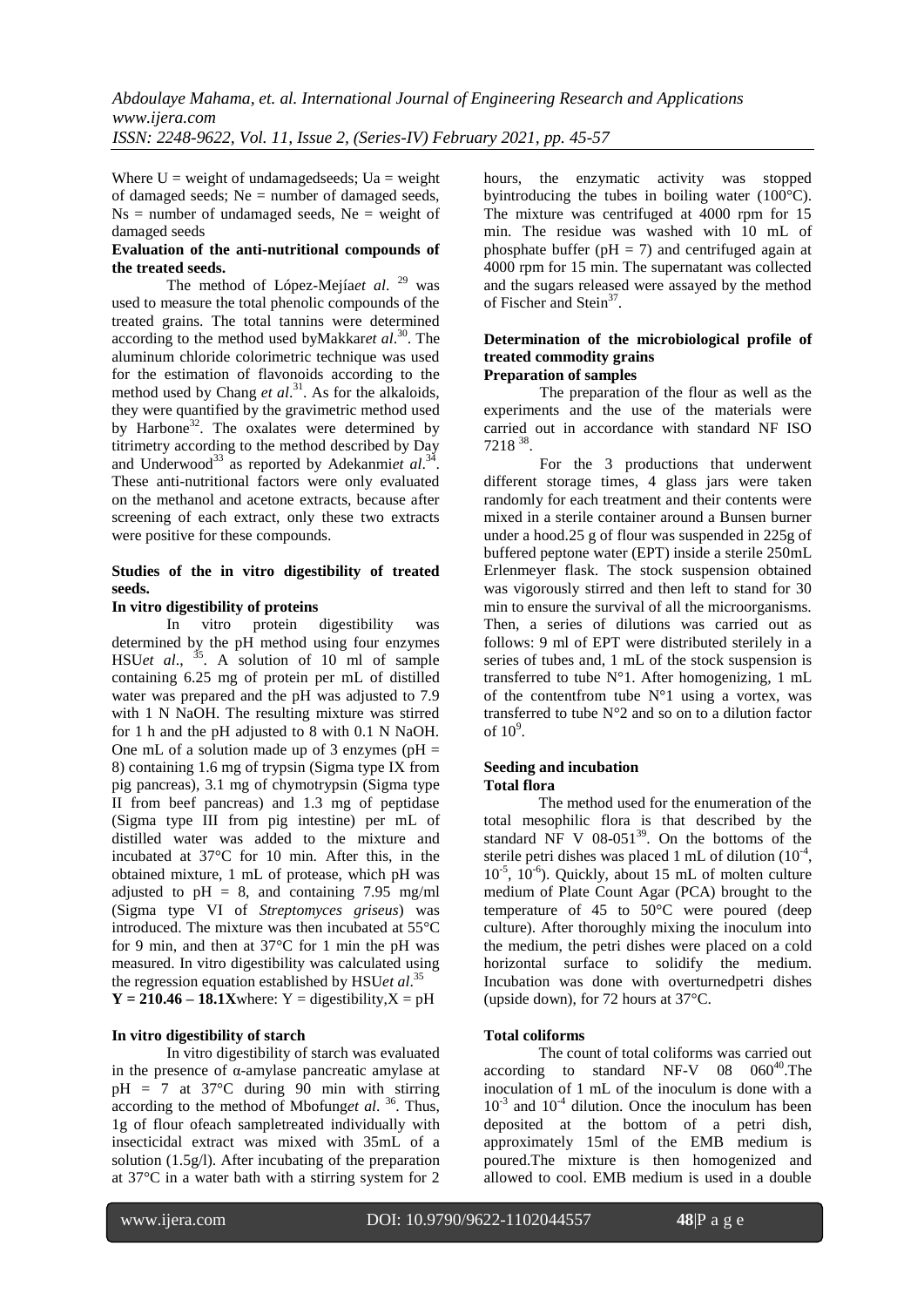layer. Once the second layer has become solid, the petri dishes are turned over. Incubation was performed at 44°C for 24 hours.

#### **Yeasts and molds**

The enumeration of yeasts and molds was carried out according to standard NF-V 08-022. The inoculum 0.1mL is inoculated with a  $10^{-4}$  and  $10^{-5}$ dilution. Once the inoculum has been deposited at the bottom of a petri dish, approximately 15 ml of the medium is poured and the mixture is then homogenized before being allowed to cool. The medium used is SABOURAUD with the addition of chloramphenicol, the latter inhibits the growth of bacteria. The petri dishes are inverted and then incubated for 5 days at 30°C.

#### **Statistical analyzes**

Data on percent mortality, percent  $F_1$ progeny reduction of *Callosobruchus maculatus*and percentage of seeds weight loss were transformed into arcsin $\sqrt{(x/100)}$ . Abbott's formula Abbott<sup>41</sup> was used to correct for mortality from control prior to application of ANOVA. These transformed data were subjected to the analysis of variance procedure  $(ANOVA)$  using the statistical analysis system  $42$ . For the means separation of all the parameters evaluated, the Tukey test was used.

# **III. RESULTS AND DISCUSSION Phytochemical screening of the three plant extracts**

Table 1 below shows the results of the phytochemical screening carried out on the crude extracts with hexane, acetone and methanol solvent of *Veprisheterophylla*. This screening revealed the presence of several compounds among which alkaloids, triterpenes, sterols, flavonoids, phenolic compounds, sterols and coumarins. A remarkable presence of triterpenes, steroids and saponins was observed in the hexane extract compared to the acetone and methanol extracts. However, in the acetone and methanol extracts, a significant presence of total phenolic compounds, flavonoids, tannins, alkaloids and saponins was noticed. Apart from the methanol extract, the other two extracts contain steroids. Likewise, the presence of triterpenes was noted in the three extracts. These results are similar to those obtained by Ntchapda*et al*. <sup>43</sup>, who noted in the methanolic extract of *V. heterophylla* the presence of alkaloids, polyphenols and flavonoids,according tothe results of the phytochemical screening carried out, and are contradictory to those obtained by Momeniet al.<sup>44</sup>, who obtained only the presence of phenolic compounds and tannins in the methanolic extract of *V. heterophylla*.

|                                |               | <b>Extracts</b> |                 |  |
|--------------------------------|---------------|-----------------|-----------------|--|
| <b>Compounds</b>               | <b>Hexane</b> | Acetone         | <b>Methanol</b> |  |
| <b>Total phenoliccompounds</b> |               | $++$            | $++$            |  |
| <b>Flavonoids</b>              |               | $++$            | $^{+}$          |  |
| <b>Tannins</b>                 |               | $^{+}$          | $+$             |  |
| <b>Coumarins</b>               |               | $^{+}$          |                 |  |
| <b>Alcaloids</b>               |               | $+$             | $^{+}$          |  |
| <b>Triterpenoids</b>           | $++$          | $+$             | $^{+}$          |  |
| <b>Steroids</b>                | $++$          | $+$             |                 |  |
| <b>Saponins</b>                | $++$          | $^{+}$          | $^{+}$          |  |

**Table 1:** Phytochemical screening of extracts of *Veprisheterophylla*

+++: more abundant, ++: abundant, +: positive, -: negative

#### **Adult mortality**

The results obtained are presented in Table 2 and 3. These tables showed that the three extracts of *Veprisheterophylla* leaf caused significantly mortality of *C. maculatus* adults compared to the untreated control. This mortality varied not only according to the type of extracts, but increased with the increase in the concentration of each extract  $(F =$ 1735.38;  $P < 0.0001$ ) and with exposure period. (F = 109.85;*P*<0.0001) (Table 2). In general, the hexane extract showed a highest mortality of *C. maculatus* compared to the acetone and methanol extracts. However, there was no significant difference between the methanol extract and the acetone extract and the highest mortality rates were recorded on *V.subterranea* than on *V.unguiculata*. At 1 day of exposure and at the lowerconcentration of 5g/kg, the least mortality ratesrecorded were respectively 97.5% (*V.subterranea*) and 80.0% (*Vignaunguiculata*) treated with hexane extract, 1.2% *V. subterranea* and*V.unguiculata*treated with methanol extract and 2.5% (*V.unguiculata*) and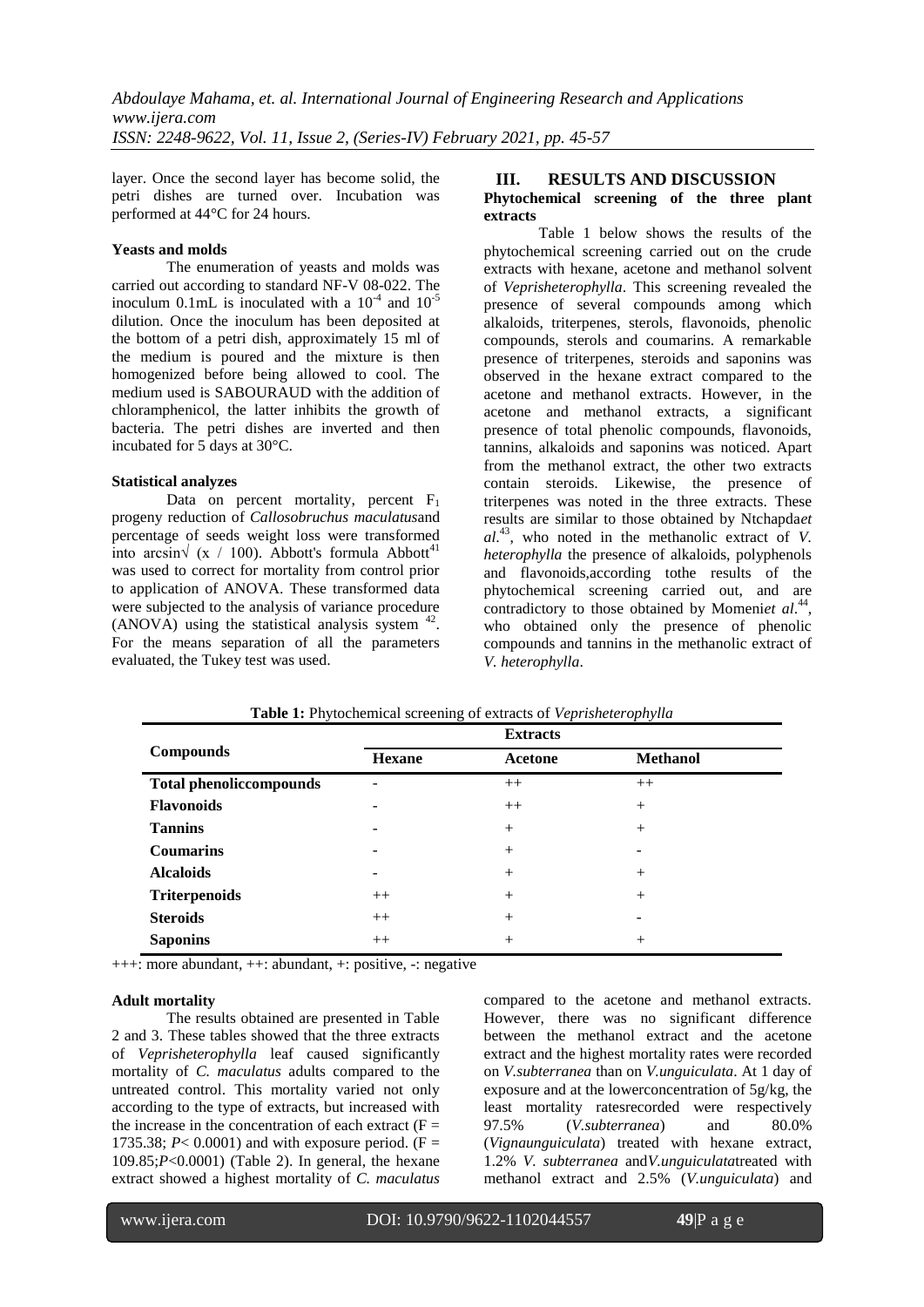1.0% (*V.subterranea*) treated with acetone extract. At the same concentration and at 6 days of exposure, 39.3% adult mortality rates was recorded in *V.subterranea*and 29.9% in *V. unguiculata*treated with acetone extract,29.0% in *V. subterranea*and 27.6% in*V.unguiculata*treated with methanol extract.From the concentration of 10 g/kg and 3 days of exposure, complete mortality rates were recorded in the Bambara groundnut and cowpea grains treated with hexane extract. The maximum mortality ratewere 69.7% (*V. subterranea*) and 92.5% (*V.unguiculata*) at the highestconcentration of 20 g/kg and at 6 days of exposure when the commodities were treated with acetone extract,whilewith methanol extract, 75.3% (*V.subterranea*) and 89.6% (*V.unguiculata*) mortality were recorded at the same concentration and exposure period (Table 3). Lethal concentration 50 ( $LC_{50}$ ) values vary according to the extract, and decrease with increasing of exposure period (Table 3). The mortality recorded for the different extracts would be due to the presence in these extracts of secondary metabolites. The nature of the compounds present in each extract do not depends only on the solubility of these molecules present in the plant powder, but also on the level of polarity of the solvent used<sup>45</sup>. According to Agnes*et al.*<sup>11</sup>, the secondary metabolites of plants are involved in various processes, including insecticidal properties. The higher mortality of *C. maculatus*observed with the hexane extract than methanol or acetone extracts could be explained by the fact that the hexane

extract contains more triterpenes than the other two extracts. Indeed, the alkaloids, saponins, steroids, phenolic compounds and tannins present in acetone and methanol extracts act much more like antinutrients thus preventing the assimilation of nutrients<sup>46</sup>, while the terpene compounds contained in the hexane extract act on the nervous system by disrupting the exchange of sodium and potassium ions, thus leading to the direct death of the insect by contact<sup>47; 48</sup>. This difference in mortality could also be explained by the feeding behavior of *C. maculatus*. In fact, adults of *C. maculatus* do not feed and are therefore not directly influenced by anti-nutritional factors but rather by substances which directly induce their toxicity by contact. The increase mortality with the increasing concentration and the exposure period could be explained by the increase in the quantity of active ingredients responsible of the insecticidal activity. Our results are similar to those obtained by Agnèset al.<sup>11</sup>, Daniel *et al.*<sup>49</sup> who obtained a high mortality of *C*. *maculatus* with increasing concentration and period of exposure. Likewise the work carried out by Mahamaet al.<sup>12</sup>on *C. maculatus*and Fotso et al.<sup>50</sup>on *Sitophilus zeamais*revealed a high mortality recorded in the cowpea and maize grains when treated with plant extracts. Adeniyi*et al*. <sup>51</sup> on the contrary, obtained a high mortality of *Acanthoscelidesobtectus*withethanolic extracts. These results could be explained by the feeding behavior of the pest which directly consumes the food.

| $\cdot$ $\circ$<br>$\cdots$<br><b>Source</b> | Df   | <b>F</b> Values | P        |
|----------------------------------------------|------|-----------------|----------|
| Commodity                                    |      | 23.66.50        | < 0.0001 |
| Product                                      | 9    | 23889.2         | < 0.0001 |
| Day after infestation (DAI)                  | 2    | 23399.5         | < 0.0001 |
| Concentration                                | 5    | 61235.4         | < 0.0001 |
| Product x DAI                                | 18   | 620.42          | < 0.0001 |
| Product x Concentration                      | 36   | 1735.38         | < 0.0001 |
| DAI x Concentration                          | 8    | 1444.15         | < 0.0001 |
| Product x DAI x Concentration                | 72   | 109.85          | < 0.0001 |
| Variety x product x DAI x Concentration      | 2266 | 7.95            | < 0.0001 |

**Table 2:** Analysis of variance of the main factors and their interactions for the mortality of *Callosobruchus maculatus* on *Vignaunguiculata* and *Vignasubterranea*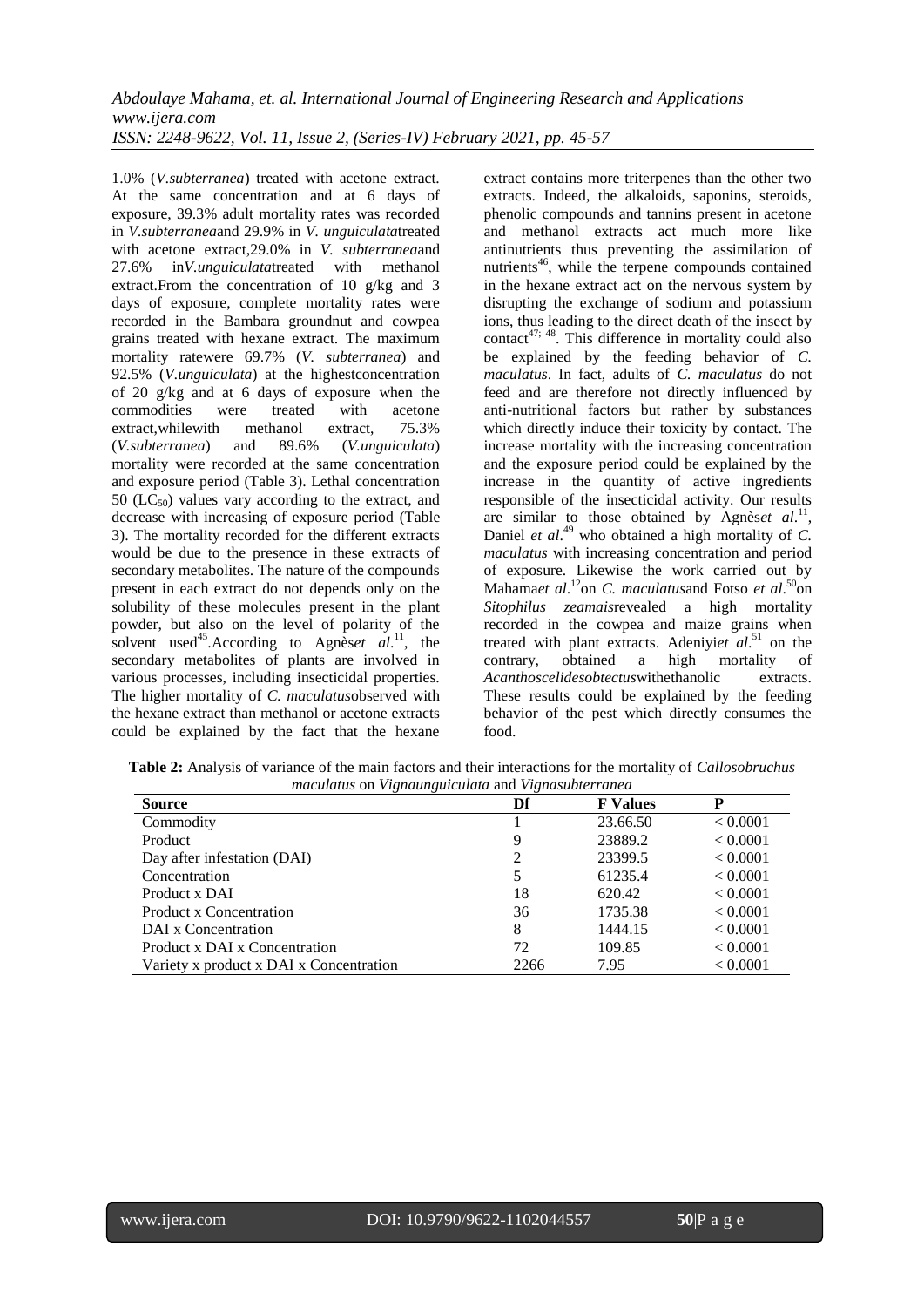| Contents                                         | V. heterophylla hexane extract / V. subterranea |                                  |                                                   | V. heterophylla hexane extract / V. unguiculata |                                 |                                                  |                                                   |           |
|--------------------------------------------------|-------------------------------------------------|----------------------------------|---------------------------------------------------|-------------------------------------------------|---------------------------------|--------------------------------------------------|---------------------------------------------------|-----------|
| g/kg                                             |                                                 |                                  |                                                   |                                                 |                                 |                                                  |                                                   |           |
|                                                  | 1 jour                                          | 3jours                           | 6 jours                                           | F                                               | 1 jour                          | 3jours                                           | 6 jours                                           | F values  |
| $\overline{0}$                                   | $0.00 \pm 0.00^{bA}$                            | $0.0 + 0.00^{hA}$                | $0.0 + 0.006A$                                    | ÷.                                              | $0.0 + 0.00$ °                  | $0.00 + 0.00$ <sup>b</sup>                       | $0.0 + 0.00$ <sup>b</sup>                         |           |
| 5                                                | 97.50±1.44 <sup>aA</sup>                        | $100.0 \pm 0.00$ <sup>aA</sup>   | $100.0 + 0.00$ <sup>aA</sup>                      | 3.00 <sup>th</sup>                              | $80.0 \pm 2.04bB$               | $100.0 \pm 0.00$ <sup>aA</sup>                   | $100.0 \pm 0.00$ <sup>aA</sup>                    | $96.0***$ |
| 10                                               | 100.00±0.00*A                                   | 100.0±0.00*A                     | 100.0±0.00*A                                      |                                                 | $93.8 \pm 3.75$ <sup>aA</sup>   | $100.0 + 0.00$ <sup>aA</sup>                     | $100.0 + 0.00$ <sup>aA</sup>                      | $2.8*$    |
| 15                                               | $100.00 + 0.00$ <sup>aA</sup>                   | $100.0 + 0.00$ <sup>aA</sup>     | $100.0 + 0.00$ <sup>aA</sup>                      |                                                 | $100.0 \pm 0.00$ <sup>aA</sup>  | $100.0 + 0.00$ <sup>aA</sup>                     | $100.0 + 0.00$ <sup>aA</sup>                      |           |
| 20                                               | 100.00±0.00 <sup>aA</sup>                       | $100.0 \pm 0.00$ aA              | $100.0 \pm 0.00$ <sup>aA</sup>                    |                                                 | $100.0 + 0.00A$                 | $100.0 \pm 0.00$ <sup>aA</sup>                   | $100.0 \pm 0.00$ <sup>aA</sup>                    |           |
| F values                                         | 4743.00***                                      | $\infty$ ***                     | $\infty$ <sup>888</sup>                           |                                                 | 73.1***                         | 421.2***                                         | 283.4***                                          |           |
| $DL_{50}$                                        | $0.14(0.08 - 0.18)$                             |                                  |                                                   |                                                 | 0.19                            |                                                  |                                                   |           |
| V. heterophylla acétone extract / V. subterranea |                                                 |                                  |                                                   |                                                 |                                 | V. heterophylla acetone extract / V. unguiculata |                                                   |           |
| $\overline{0}$                                   | $0.0 + 0.004$                                   | $0.0 + 0.00$ <sup>e</sup>        | $0.0 + 0.00$ <sup>e</sup>                         | 126.2***                                        | $0.00 \pm 0.00$ cA              | $0.00 \pm 0.00$ <sup>eA</sup>                    | $0.0 + 0.00$ <sup>eA</sup>                        |           |
| 5.                                               | $1.2 \pm 1.25$ <sup>4B</sup>                    | 32.9±0.82 <sup>dA</sup>          | $39.3 \pm 2.76$ <sup>4A</sup>                     | $85.5***$                                       | $1.2 \pm 1.25$ cC               | $12.8 \pm 2.42$ <sup>dB</sup>                    | $29.5 \pm 0.71$ <sup>dA</sup>                     | 76.4***   |
| 10                                               | $10.0 \pm 2.04$ <sup>cB</sup>                   | $49.9 \pm 2.41$ cA               | $50.0 + 1.20$ cA                                  | $111.1***$                                      | $11.2 \pm 2.39$ <sup>6C</sup>   | $25.5 \pm 3.93$ cB                               | $52.8 \pm 3.24$ cA                                | 42.1***   |
| 15                                               | $18.8 \pm 1.25$ bB                              | $56.6 \pm 0.76$ <sup>tA</sup>    | $60.6 \pm 1.88$ b <sup>A</sup>                    | 280.7***                                        | $18.8 \pm 1.25$ <sup>ab</sup> C | $40.9 \pm 3.36$ <sup>bB</sup>                    | $76.1 \pm 5.90$ <sup>M</sup>                      | 52.7***   |
| 20                                               | $27.5 \pm 1.44$ <sup>aC</sup>                   | $64.5 \pm 0.84$ <sup>aB</sup>    | $69.7 \pm 0.53$ <sup>aA</sup>                     | 515.5***                                        | $26.2 \pm 3.15$ <sup>aC</sup>   | $58.9 \pm 2.56$ <sup>aB</sup>                    | $92.5 \pm 2.93$ <sup>aA</sup>                     | 131.6***  |
| F values                                         | 73.1***                                         | 421.2***                         | 283.4***                                          |                                                 | 33.8***                         | $68.5***$                                        | $124.5***$                                        |           |
| $\mathbf{DL}_{50}$                               | $1.74(1.25-3.51)$                               | $0.89(0.77-1.07)$                | $0.50(0.44-0.56)$                                 |                                                 | $1.67(1.2-2.8)$                 | $0.53(0.4-0.6)$                                  | $0.43(0.31 - 0.55)$                               |           |
|                                                  |                                                 |                                  | V. heterophylla methanol extract / V. subterranea |                                                 |                                 |                                                  | V. heterophylla methanol extract / V. unguiculata |           |
| $\mathbf{0}$                                     | $0.0 + 0.00$ cA                                 | $0.0 + 0.00$ cA                  | $0.00 + 0.00$ <sup>4A</sup>                       |                                                 | $0.0 + 0.00$ °                  | $0.0 + 0.004$                                    | $0.0 + 0.00$ <sup>*</sup>                         |           |
| 5.                                               | $1.0 \pm 0.00$ <sup>cB</sup>                    | $3.8 + 1.25$ <sup>cB</sup>       | $29.00 \pm 2.44$ cA                               | 99.65***                                        | $2.5 \pm 1.44$ cB               | $12.8 + 1.29$ cdB                                | $27.6 \pm 5.49$ <sup>4A</sup>                     |           |
| 10                                               | $2.5 \pm 1.44$ cB                               | $15.3 \pm 1.82$ <sup>bB</sup>    | $46.08 \pm 1.25$ bcA                              | $14.97**$                                       | $13.8 \pm 1.25^{bB}$            | $23.0 + 3.01$ <sub>bcB</sub>                     | $45.4 \pm 3.63$ cA                                | 33.4***   |
| 15                                               | $20.0 \pm 2.04$ bB                              | $22.9 \pm 2.08$ bB               | 57.76±0.80abA                                     | 24.17***                                        | $23.8 \pm 1.25$ <sup>aB</sup>   | $31.9 + 3.39$ <sup>abB</sup>                     | 70.5±2.73M                                        | 91.1***   |
| 20                                               | $28.8 \pm 1.25$ <sup>aB</sup>                   | $38.3 \pm 3.91$ <sup>aB</sup>    | $75.33 \pm 1.61$ <sup>aA</sup>                    | 93.40***                                        | $28.8 \pm 1.25$ <sup>aC</sup>   | $42.1 \pm 5.11$ <sup>aB</sup>                    | $89.6 \pm 1.62$ <sup>aA</sup>                     | 101.3***  |
| F values                                         |                                                 |                                  |                                                   |                                                 | 33.8***                         | 68.5***                                          | $124.5***$                                        |           |
| $DL_{50}$                                        | $1.67(1.2-2.9)$                                 | $1.43(1.0-2.7)$ $0.45(0.03-0.8)$ |                                                   |                                                 | $1.28(1.1-1.7)$                 | $1.39(1.1-2.0)$                                  | $0.52(0.44-0.60)$                                 |           |

| <b>Table 3:</b> Mortality and LC <sub>50</sub> of <i>Callosobruchus maculatus</i> due to each <i>Veprisheterophyllaleaf</i> extracts on |
|-----------------------------------------------------------------------------------------------------------------------------------------|
| Vignasubterranea and Vignaunguiculata                                                                                                   |

Means in the same column followed by the same lower case letter do not differ significantly at P 0.05 (Tukey'sHDS test and t-test of Student). Each datum represents the mean of three replicates of 20 insects for each dosage. ns*P*> 0.05; \* *P* < 0.05; \*\* *P* < 0.01; \*\*\* *P*< 0.001.

## **Effect of each extract on the reduction of F1progeny emergence**

All *Veprisheterophylla*leaf extracts compared to the untreated control significantly inhibited the production of  $C$ . maculatus $F_1$ progeny emergence, which increased with concentration. This percentage of reduction was highest in Bambara groundnutandcowpea treated with hexane extract, which complete inhibited the *C. maculatus*  $F_1$  progeny emergenceat all the concentration (Table 4). Complete percentage of reduction is only achieved from the concentration of 15 g/kg in the two commodities grains treated with the methanol extract and 20 g/kg in the grains treated with acetone extract.This reduction could be due not only to the anti-nutritional substances such as tannins, phytates, phenolic compounds contained in the extracts, which complexed the availability of nutrients necessary for the immature stages of *C. maculatus*, but also to the presence of substances such as terpenes which act directly on adults causing their death by contact toxicity. *V. subterranea* induced more mortality of the immature stages of *C. maculatus* compared to *V. unguiculata*treated with each plant extract used in this findings. According to Badiiet al.<sup>52</sup> and, Delobel and Tran<sup>53</sup>, these results could be explained by the negative effects that the plant has on the development and reproduction of the insect it hosts (antibiosis), or by the rejection by the insect of the species plant as a food source or egg-laying site, even in the absence of choice by the insect (antixenosis or non-preference). Others authors, on the other hand, believe that the notion of resistance of a variety is more genetic in nature. As a result, they suggest the notion of vertical resistance or genetic resistance due to a gene, and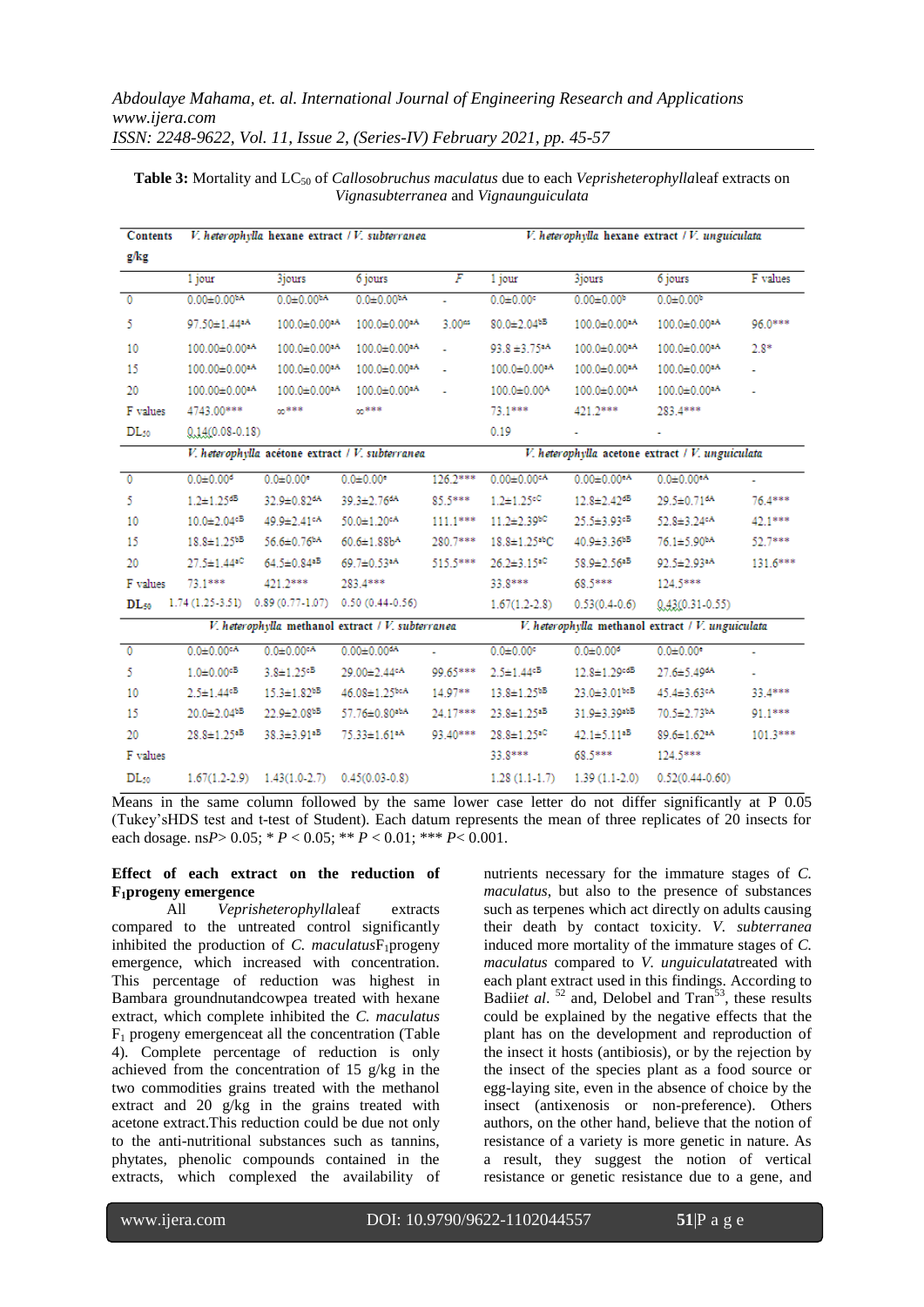the notion of horizontal resistance or resistance due to several genes (polygenic resistance) <sup>54</sup>. Similar results were obtained by Fotso *et al*. <sup>50</sup> who reported positive effects of *Hemizygia welwitschii* leaf extracts on *S. zeamais*  $F_1$  progeny inhibition which were greatly inhibitedand Daniel *et al*. <sup>49</sup> who reported that seeds treated with extracts of *Ocimumcanum* and *Gnidiakaussiana* significantly reduced the F<sup>1</sup> progeny emergence of *C. maculatus*. Similar results were also obtained by Mahama*et al*. <sup>12</sup>, Thiaw*et al*. <sup>55</sup> who obtained a reduction in the

F<sup>1</sup> progeny emergence of *C. maculatus* and *Caryedon serratus* on *V.subterranea* treated with *Cassia mimosoides* extract and powders, and *C.occidentalis* and *Calotropisprocera* respectively. However the findings of Agnèset al.<sup>11</sup> showed that acetone extract of *Callistemon rigidus* was not effective in controlling the offspring of *A.obtectus*. This difference could be explained by the composition and the content of the active secondary metabolites contained in the extract.

| <b>Table 4:</b> Effect of the threeveprisheterophylla leaf extracts on the $F_1$ progeny emergence |  |
|----------------------------------------------------------------------------------------------------|--|
|----------------------------------------------------------------------------------------------------|--|

|                       | <b>VeprisHexaneextract</b> |                     | VeprisAcétoneextract          |                                | <b>VeprisMéthanolextract</b> |                                |
|-----------------------|----------------------------|---------------------|-------------------------------|--------------------------------|------------------------------|--------------------------------|
|                       |                            |                     |                               | Vignasubterranea               |                              |                                |
| <b>Concentrations</b> | Mean $N^{\circ}$ of        | %Inhibition         | Mean $N^{\circ}$ of           | %Inhibition                    | Mean $N^{\circ}$ of          | %Inhibition                    |
| (g/kg)                | $F_1$ adult                |                     | $F_1$ adult                   |                                | $F_1$ adult                  |                                |
| $\mathbf{0}$          | $104.75 \pm 4.03^a$        | $0.00 \pm 0.00^b$   | $104.75 \pm 4.03^a$           | $0.00 \pm 0.00^a$              | $104.75 \pm 4.03^{\text{a}}$ | $0.00 \pm 0.00^a$              |
| 5                     | $0.00 \pm 0.00^b$          | $100.00 \pm 0.00^a$ | $56.75 \pm 2.98^b$            | $45.92 \pm 0.85^a$             | $16.50 \pm 1.44^b$           | $85.78 \pm 0.70^a$             |
| 10                    | $0.00 \pm 0.00^{\circ}$    | $100.00 \pm 0.00^a$ | $12.50 \pm 1.50$ <sup>c</sup> | $88.10 \pm 1.22^b$             | $6.00 \pm 0.41^b$            | $94.64 \pm 0.83^b$             |
| 15                    | $0.00 \pm 0.00^b$          | $100.00 \pm 0.00^a$ | $3.00 \pm 0.30$ <sup>cd</sup> | $97.27 \pm 2.73$ °             | $0.00 \pm 0.00^b$            | $100.00 \pm 0.00^c$            |
| 20                    | $0.00 \pm 0.00^b$          | $100.00 \pm 0.00^a$ | $0.00 \pm 0.00^d$             | $100.00 \pm 0.00$ <sup>d</sup> | $0.00 \pm 0.00^b$            | $100.00 \pm 0.00$ <sup>d</sup> |
| <b>F</b> values       | 447.51***                  | 481.39***           | 278.10***                     | 956.42***                      | 54.94***                     | 7868.43***                     |
|                       |                            |                     | Vignaunguiculata              |                                |                              |                                |
| $\mathbf{0}$          | $43.75 \pm 1.11^a$         | $0.00 \pm 0.00^b$   | $43.75 \pm 1.11^a$            | $0.00 \pm 0.00^a$              | $43.75 \pm 1.11^a$           | $0.00 \pm 0.00^a$              |
| 5                     | $0.00 \pm 0.00^b$          | $100.00 \pm 0.00^a$ | $16.50 \pm 1.04^b$            | $62.36 \pm 1.67$ <sup>a</sup>  | $8.00 \pm 0.71^{\rm b}$      | $81.74 \pm 1.44^a$             |
| 10                    | $0.00 \pm 0.00^b$          | $100.00 \pm 0.00^a$ | $7.00 \pm 0.41$ <sup>c</sup>  | $83.94 \pm 1.20^b$             | $0.00 \pm 0.00$ <sup>c</sup> | $100.00 \pm 0.00^a$            |
| 15                    | $0.00 \pm 0.00^b$          | $100.00 \pm 0.00^a$ | $0.00 \pm 0.00$ <sup>d</sup>  | $100.00 \pm 0.00$ <sup>c</sup> | $0.00 \pm 0.00$ <sup>c</sup> | $100.00 \pm 0.00^b$            |
| 20                    | $0.00 \pm 0.00^b$          | $100.00 \pm 0.00^a$ | $0.00 \pm 0.00$ <sup>d</sup>  | $100.00 \pm 0.00$ <sup>d</sup> | $0.00 \pm 0.00$ <sup>c</sup> | $100.00 \pm 0.00^c$            |
| <b>F</b> values       | 158.32***                  | 2282.88***          | 670.99***                     | 2048.61***                     | 1042.73***                   | 4549.42***                     |

Means within the column followed by the same small letter do not differ significantly for the same extract at the 5% level according to Tukey's test. \*\*\* *P*< 0.001

## **Effectiveness of the three extracts on reducing damage caused by** *Callosobruchus maculatus*

Compared to the untreated control, the three extracts significantly reduced the percentage of weight loss due by *C. maculatus* on each treated commodity grain (Table 5). The hexane extract was more effective and completely reduce weight loss of seeds at all the concentrations. This complete reduction is only achieved from the concentration of 15 g/kg when the commodities were treated with acetone and methanol extracts. At 5 g/kg the percentage of weight losses was lower on *V.unguiculata* than on *V.subterranea* when treated with acetone or methanol extracts (Table 5). In general, the reduction of damaged seeds and percentage of weight losses could be explained by the presence of the secondary metabolites responsible ofthe insecticidal activity. Factors responsible for the differences observed between the two commodities would be also due to the hardness of the seeds, to say that when the hardness of the seed was higher, the greater average development time and the duration of the cycle delayed<sup>53</sup>. This seed hardness would be attributed to the moisture content of the seeds. Indeed, the more a variety is rich in water, the less will be its hardness. Thus, the high moisture content of *V. unguiculata* compared to *V. subterranea* could explain this difference in resistance between *V. subterranea* and *V. unguiculata*. Similar results were obtained by Tofel*et al*. <sup>9</sup> who obtained a significant reduction in the weight losses of corn seeds treated with the powders of Neem(*Azadirachtaindica*) and *Plectranthusglandulosus* against *S. zeamais*.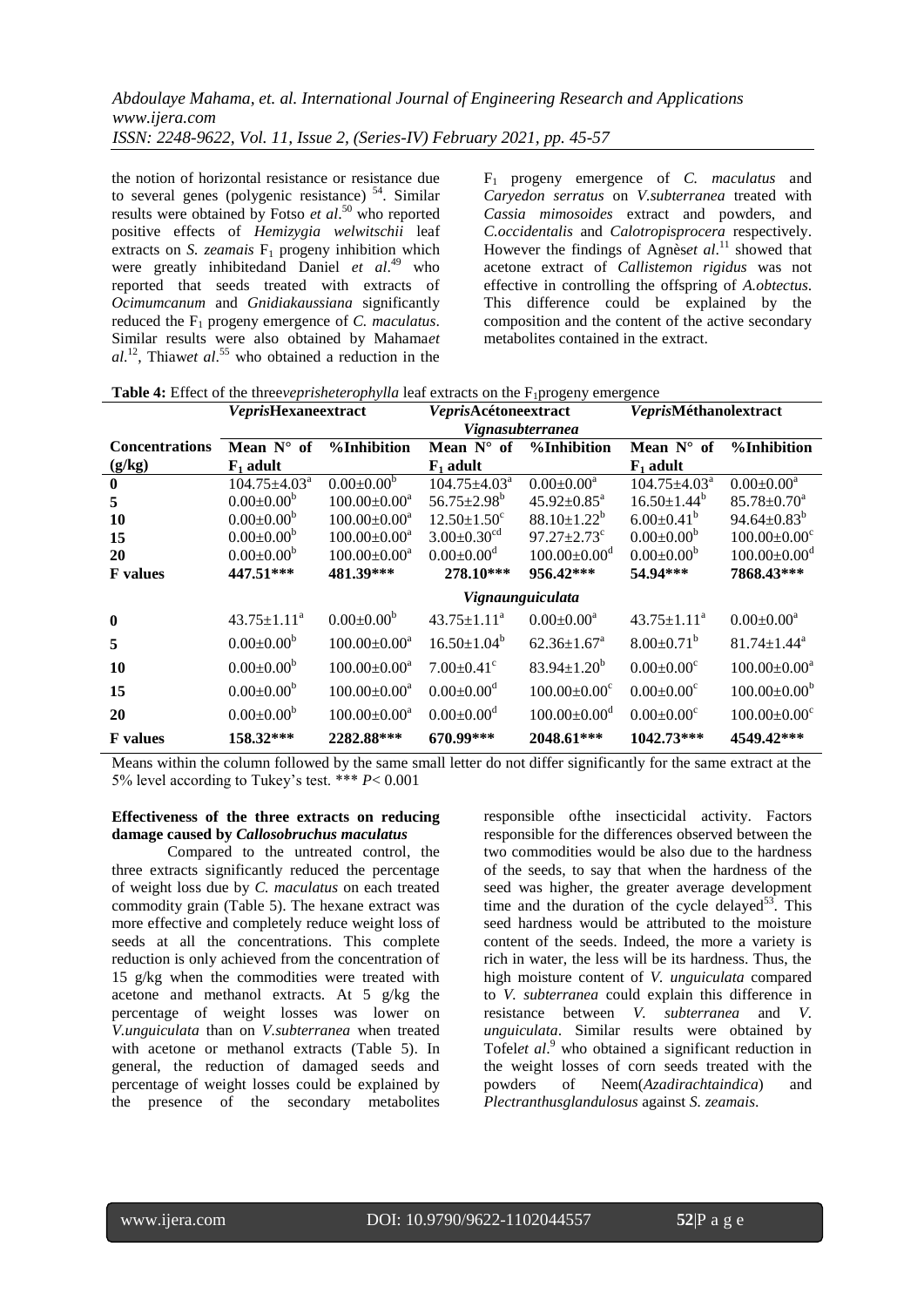|              | <b>Percentage of weightloss</b> |                               |                              |                         |                   |                         |  |
|--------------|---------------------------------|-------------------------------|------------------------------|-------------------------|-------------------|-------------------------|--|
| Conc         | <b>Vignasubterranea</b>         |                               |                              | Vignaunguiculata        |                   |                         |  |
| (g/kg)       | <b>Hexextract</b>               | Ace extract                   | Met extract                  | <b>Hexextract</b>       | Ace extract       | Met extract             |  |
| $\Omega$     | $59.77 \pm 1.30^{\circ}$        | $58.26 \pm 1.56^{\circ}$      | $59.26 \pm 1.56^{\circ}$     | $36.44 \pm 1.22^a$      | $18.32 + 4.90^a$  | $24.98 \pm 6.18^a$      |  |
| 5            | $0.00 \pm 0.00^b$               | $5.16 \pm 0.70^b$             | $4.10\pm1.14^{b}$            | $0.00+0.00^b$           | $2.79 \pm 0.54^b$ | $2.57 \pm 0.48^b$       |  |
| 10           | $0.00 \pm 0.00^b$               | $2.97 \pm 1.26$ <sup>bc</sup> | $0.01 \pm 0.01$ <sup>c</sup> | $0.00+0.00^b$           | $1.24 \pm 0.11^b$ | $1.08 \pm 0.15^{\rm b}$ |  |
| 15           | $0.00 \pm 0.00^b$               | $0.00 \pm 0.00^{\circ}$       | $0.01 \pm 0.01$ <sup>c</sup> | $0.00+0.00^b$           | $0.00 \pm 0.00^b$ | $0.00 \pm 0.00^b$       |  |
| 20           | $0.00 \pm 0.00^b$               | $0.00 \pm 0.00$ <sup>c</sup>  | $0.00 \pm 0.00$ <sup>c</sup> | $0.00 \pm 0.00^{\circ}$ | $0.00 \pm 0.00^b$ | $0.00 \pm 0.00^b$       |  |
| $\mathbf{F}$ | 2102.65***                      | 709.29***                     | 916.66***                    | 888.42***               | $12.61***$        | $15.20***$              |  |
| values       |                                 |                               |                              |                         |                   |                         |  |

|  |  |  |  | Table 5: Effectiveness of the three extracts in reducing the damage caused by <i>Callosobruchus maculatus</i> |
|--|--|--|--|---------------------------------------------------------------------------------------------------------------|
|  |  |  |  |                                                                                                               |

Means within the column followed by the same small letter do not differ significantly for the same extract at the 5% level according to Tukey's test. \*\*\* *P*< 0.001. Hex: hexane, Ace: acetone, Met: methanol, Conc: concentrations

## **Influence of the extract concentration on the content of anti-nutritional compounds in the treated seeds**

Table 6 shows the results of the quantitative analyse carried out on grains treated with methanol or acetone of *V. heterophylla* leaf extracts. It appears from this table that, compared to the untreated control, the treatment of the grains with each extract considerably increases the phytochemical characteristics of the different samples. It was also noted that, acetone extract increased the content of anti-nutritional compounds more than methanol extract. This difference would be due to the difference in solubility of these compounds in each corresponding extraction solvents. Thus, in *V. subterranea* the values of total phenolic compounds passed from 94.00 mg/100MS (untreated control) to 270.04 mg/100MS in the samples treated with 20 g/kg, the flavonoids from 7.93 mg/100MS (untreated control) to 26.34 mg/100MS, tannins from 10.54 mg/100MS to 28.63

mg/100MS, alkaloids from 1.25 mg/100MS to 4.3 mg/100MS and total oxalates from 1.7 to 6.6 mg/100MS. The same tendencies were observed in *V.unguiculata*, but the values of these antinutrients are slightly lower than that obtained in *V.subterranea*. The increase in the antinutrient quantities is thought to be due to the increase in the concentration of the two *V. heterophylla* extracts used in this experiment which are the precursor extracts of these antinutrients. These results are close to those reported by Diallo *et al*. <sup>56</sup> who obtained the total polyphenol contents of 141.43 mg gallic acid equivalent/100 g of dry matter in the seeds of *V. unguiculata*. In the present study, the values of the flavonoid content are higher than those obtained in the funding of Diallo *et al.*<sup>56</sup>, who obtained a value of 9.27 mg gallic acid equivalent/100 g of dry matter on the seeds of untreated *V. subterranea*. This increase would be due to the fact that the seeds used are not the same variety.

**Table 6:**Antinutrient content of seeds treated with extracts of *Veprisheterophylla*

| commodities                     |                             |                     | Parameters (mg EAG/100MS) |                   |                   |
|---------------------------------|-----------------------------|---------------------|---------------------------|-------------------|-------------------|
| Vignasubterranea CPT            | <b>Flavonoids</b>           | <b>Tannins</b>      | <b>Alcaloids</b>          | Oxalates totaux   |                   |
| Untreated control               | $94.00 \pm 24.7$ d          | $4.93 \pm 0.00d$    | $10.54 \pm 0.39c$         | $1.25 \pm 0.07c$  | $1.7+0.14c$       |
| $20 \frac{\text{g}}{\text{kg}}$ | $270.04 \pm 0.39a$          | $26.34 \pm 0.18a$   | $28.63 \pm 0.4a$          | $4.3 \pm 0.14a$   | $6.6 \pm 0.14a$   |
| $15 \text{ g/kg}$               | $260.05 \pm 2.74$           | $24.56 \pm 0.18$ ab | $26.59 \pm 3.14$ ab       | $3.6 \pm 0.28$    | $5.4 \pm 0.28$ ab |
| $10 \frac{\text{g}}{\text{kg}}$ | $123.11 \pm 0.78c$          | $11.14 \pm 0.37$ b  | $13.26 \pm 3.11$ hc       | $1.5 \pm 0.14$ bc | $1.9 \pm 0.14c$   |
| $5 \frac{\text{g}}{\text{kg}}$  | $111.47 \pm 0.00 \text{cd}$ | $7.80 \pm 0.04$ bc  | $12.58 + 29.02c$          | $1.3 \pm 0.14c$   | $1.7+0.14c$       |
| F values                        | $210.24***$                 | $121.04***$         | $10.24**$                 | $12.24***$        | $10.04**$         |
| Vignaunguiculata                |                             |                     |                           |                   |                   |
| Untreated control               | $91.43 \pm 0.78$ d          | $6.73 \pm 1.46$ cd  | $11.81 \pm 1.57c$         | $1.5 \pm 0.14c$   | $1.8 \pm 0.28$ d  |
| $20 \frac{\text{g}}{\text{kg}}$ | $288.19 \pm 0.78a$          | $23.35 \pm 0.29a$   | $28.08 \pm 1.96a$         | $6.2 \pm 0.28a$   | $8.4 \pm 0.28a$   |
| $15 \text{ g/kg}$               | $264.82 \pm 1.18$ ab        | $17.62 \pm 0.09$    | $26.22 \pm 5.10$ ab       | $5.5 \pm 0.14$ ab | $4.7 \pm 0.14$    |
| $10 \frac{\text{g}}{\text{kg}}$ | $112.58 \pm 3.92c$          | $7.88 \pm 0.11c$    | $12.31 \pm 1.96b$         | $2.1 \pm 0.14$    | $2.2 \pm 0.28c$   |
| $5 \frac{\text{g}}{\text{kg}}$  | $100.38 \pm 7.84$ cd        | $7.55 \pm 0.11$ cd  | $12.20 \pm 9.02b$         | $1.9 \pm 0.14$ bc | $2.01 \pm 0.28c$  |
| F values                        | 194.45***                   | 120.24***           | 13.24***                  | $14.45***$        | $8.26**$          |

Means within the column followed by the same letter do not differ significantly for the same extract at the 5% level according to Tukey's test. \*\*\* *P*< 0.001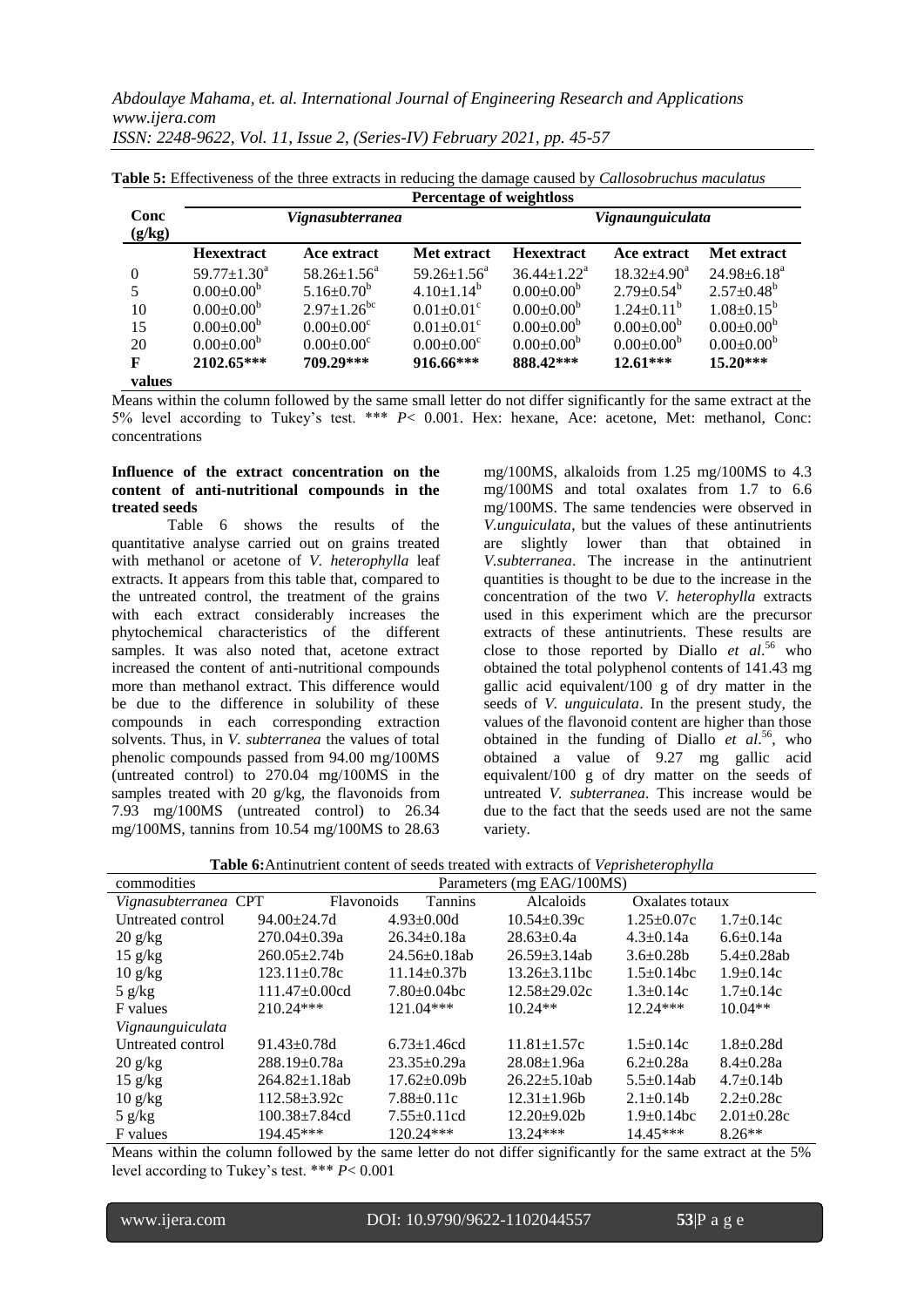#### **In vitro digestibility of proteins and carbohydrates from treated samples.**

Table 7 presents the results of the in vitro digestibility of the proteins of treated (with insecticidal plant extracts) and untreated treated samples. It appears from this table that, the percentage of digestibility varies from 73.94  $\pm$ 0.57% (M 0.0625) to 75.54  $\pm$  0.60% (B). This value is higher for the untreated sample than the treated one. This reduction observed in the treatment could be due to the presence of bioactive molecules such as tannins and total phenolic compounds which complexed these nutrients. Based on the analysis of variances between the treated samples, we found that their digestibilities are not significantly different, which allows us to say that the treatment does not significantly impact the digestibility of the proteins of our different samples.

The digestibility of carbohydrates ranged from 52.81% (MV 0.0625) to 56.70% (B). It was higher for the untreated samples than the treatedones. This reduction brought about the treatment could also be explained by the presence of molecules such as total phenolic compounds, tannins, alkaloids, flavonoids among others, which would complex these nutrients. Among the treated samples we found that their digestibility is not significantly different.This allows us to say that the treatment does not greatly impact the digestibility of carbohydrates in various samples

| Table 7: the in vitro digestibility of proteins and carbohydrates commodities grains treated with |                                         |  |  |
|---------------------------------------------------------------------------------------------------|-----------------------------------------|--|--|
|                                                                                                   | <i>Veprisheterophylla</i> leaf extracts |  |  |

| <b>Concentrations</b> | <i>Vignasubterranea</i>        |                  | Vignaunguiculata              |                  |  |
|-----------------------|--------------------------------|------------------|-------------------------------|------------------|--|
| (g/kg)                | <b>Proteins</b>                | <b>Glucids</b>   | <b>Proteins</b>               | <b>Glucids</b>   |  |
| Untreated control     | $75.54 \pm 0.60$ <sup>ab</sup> | $56.70 \pm 0.42$ | $73.94 \pm 0.57$ <sup>a</sup> | $54.90 \pm 0.42$ |  |
| 20                    | $74.01 \pm 1.26^a$             |                  | $73.96 \pm 0.21^{\text{a}}$   |                  |  |
|                       |                                | $55.20 \pm 0.85$ |                               | $54.31 \pm 0.42$ |  |
| 15                    | $74.44 \pm 0.42^{\text{a}}$    | $54.01 \pm 0.00$ | $73.99 \pm 0.24$ <sup>a</sup> | $53.41 \pm 0.00$ |  |
| 10                    | $74.40 \pm 0.40^{\circ}$       | $53.71 \pm 0.42$ | $74.12 \pm 0.75^{\circ}$      | $53.11 \pm 0.42$ |  |
|                       | $73.99 \pm 1.37^b$             | $52.81 \pm 0.00$ | $87.56 \pm 0.25$ <sup>c</sup> | $53.01 \pm 0.75$ |  |
| Caséine               | $73.94 \pm 0.57$ <sup>a</sup>  |                  | $73.94 \pm 0.57$ <sup>a</sup> |                  |  |

Means within the column followed by the same letter do not differ significantly for the same extract at the 5% level according to Tukey's test

## **Microbial load of treated and stored flours with different extracts of** *V. heterophylla*

The results of microbiological analyzes of flours of *Vignasubterranea* and *Vignaunguiculata* are presented in the table.The data were compared to the standard for cooking flour (Codex Alimentarius, 1994).The total flora ranged from  $(1.5-8.5)$  \*10<sup>3</sup> and the high values were observed with untreated or control flours, followed by flours treated with ethanolic, methanolic extracts and finally with hexane.Likewise, regardless of the solvent used, extracts of *V. subterranea* have higher microbial loads than those of *V. unguiculata*.There is also an absence of coliforms and fungal flora.In general, these results reveal that the extracts of *V. heterophylla* contributed to the microbiological stability of the treated flours of *V. subterranea* and *V. unguiculata* after 3 months of storage Similar result was reported by Mahamaet al<sup>57</sup>.

in which the use of extract of *Eucalyptus camaldulensis* of the stored Bambara groundnut treated.

| <b>Table8:</b> Microbial load of treated and stored flours with different extracts of <i>V. heterophylla</i> |  |  |  |
|--------------------------------------------------------------------------------------------------------------|--|--|--|
|                                                                                                              |  |  |  |

| <b>Flour</b>   | <b>Solvent</b> | <b>Total count</b>        | <b>Total coliforms</b> | Fungi  |
|----------------|----------------|---------------------------|------------------------|--------|
| V. subterranea | Control        | $7.5 \pm 0.3*10^3$        | Absent                 | Absent |
|                | <b>Hexane</b>  | $1.5 \pm 0.2*10^3$        | Absent                 | Absent |
|                | Acetone        | $5.5 \pm 0.8*10^3$        | Absent                 | Absent |
|                | Methanol       | $3.0 \pm 0.4*10^3$        | Absent                 | Absent |
|                |                |                           |                        |        |
| V. unguiculata | <b>Control</b> | $8.5 \pm 1.1 \times 10^3$ | Absent                 | Absent |
|                | <b>Hexane</b>  | $1.5 \pm 0.3 * 10^3$      | Absent                 | Absent |
|                | Acetone        | $2.5 \pm 0.5 \times 10^3$ | Absent                 | Absent |

www.ijera.com DOI: 10.9790/9622-1102044557 **54**|P a g e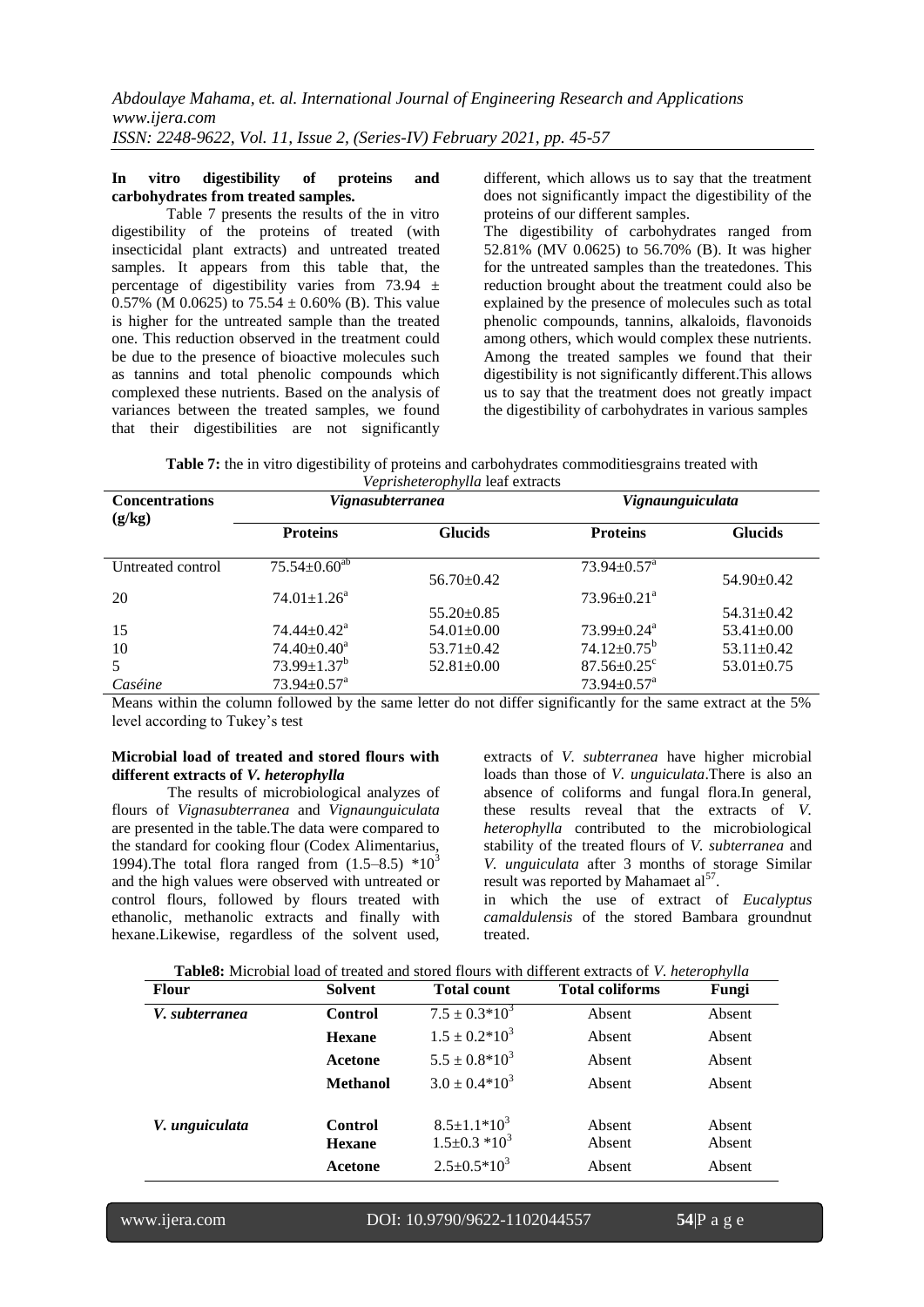*Abdoulaye Mahama, et. al. International Journal of Engineering Research and Applications www.ijera.com*

|              | <b>Methanol</b> | $2.5 \pm 0.3 \times 10^3$ | Absent          | Absent |
|--------------|-----------------|---------------------------|-----------------|--------|
| <b>Norms</b> |                 |                           | 10 <sup>2</sup> | 1 U    |

*ISSN: 2248-9622, Vol. 11, Issue 2, (Series-IV) February 2021, pp. 45-57*

# **IV. CONCLUSION**

*Veprisheterophylla*leaf extracts have strong insecticidal properties to protectBambara groundnut and cowpea against the infestation of *Callosobruchus maculatus*in storage, as they contain a wide range of compounds which are responsible of insecticidal and microbiological activities. These extracts also significantly increased the antinutrient content of the treated grains. However, this increase did not significantly reduce the in vitro protein and carbohydrate digestibility of treated grains compared to untreated grains. They could therefore constitute an effective alternative method in the protection of Bambara groundnut and cowpeas, replacing chemical synthetic insecticides, which have consequences for the health of the consumer.

## **REFERENCES**

- [1]. FAO., L'état de l'insécurité alimentaire dans le monde. La croissance économique est nécessaire mais elle n'est pas suffisante pour accélérer la réduction de la faim et de la malnutrition. Rome; FAO.1-73**(2012)**.
- [2]. MurevanhemaY.Y., Jideani V.A., Potential of Bambara groundnut (*Vignasubterranea*) (L.) Verdc) milk as a probiotic beverage-a review. *Critical Review of Food Science and Nutrition*, **53(9)**: 954–967**(2013).**
- [3]. WHO**,** The WHO recommended classification of Pesticides by hazard and guidelines to classification. International Program on Chemical Safety. 77p, (**2009)**.
- [4]. Kumar R., La lutte contre les insectes ravageurs. La situation de l'agriculture africaine. Editions Karthala et CTA, Pays-Bas, Paris; 310 **(1991).**
- [5]. NgamoL.S.T., NgassoumM.B., Mapongmetsem P.M., Maliasse F., Hauburg E., Lognay G., Hance T.,Current post-harvest practices to avoidinsectattacks on stored grains in northernCameroon. *Agricultural Journal***2**, 242-247**(2007).**
- [6]. Gwinner J., Harnish R., Muck O., Manuel sur la manutention et la conservation des graines aprèsrécolte. Projet de protection des stocks et des récoltes (GTZ). RFA ; 388 **(1998**).
- [7]. Ketoh G.K., KoumagloH.K., GlithoA.I., Inhibition of*Callosobruchus maculatus* (F.) (Coleoptera: Bruchidae) development with essential extracted from *Cymbopogonschoenanthus*(L.) (Poaceae) and the wasp *Dinarmus basalis* (Rondani)

(Hymenoptera: Pteromalidae*). J Stored Prod Research*;**41**:363-371**(2005)**

- [8]. Deguine P., Ferron P., Protection des cultures et développement durable: bilan et perspectives. Courrier de l'environnement de l'INRA ;**52**:57-65**(2004).**
- [9]. TofelK.H., NukenineE.N., Ulrich D. Adler C., Effect of drying regime on the chemical constituents of *Plectranthusglandulosus*leaf powder and its efficacy against *Callosobruchus maculatus* and*Sitophilus zeamais*. *Int J AgronAgric Research*;**5(1)**: 80- 91**(2014).**
- [10]. NukenineE.N., TofelH.K., Adler C., Comparative efficacy of Neem Azaland local botanicals derived from *Azadirachtaindica*and *Plectranthusglandulosus*against *Sitophilus zeamais*on maize. *J. Pest Science*;**84(4)**:479- 486**(2011)**
- [11]. Agnès Flore N., TapondjouA.L., Tendonkeng F., Félicité M. T., Evaluation des propriétés insecticides des feuilles de *Callistemonviminalis* (Myrtaceae) contre les adultes *d'Acanthoscelidesobtectus*(Coleoptera; Bruchidae)*TROPICULTURA,***27(3)**:137- 143**(2009).**
- [12]. Mahama A**.**, Saidou C., NukenineE.N., HabibaK., TofelH.K., Younoussa L., Toxicity of *Cassia mimosoides* leaf extracts against the Weevil *Callosobruchus maculatus*and Nutritional and Organoleptic Quality Assessment of the Treated *Vignasubterranea* (L.) Verdc.*J ExpAgric Int*.; **16(2):**1-154**(2017).**
- [13]. Daniel K., SaidouC., NukenineE.N.,Physicochemical Properties and Resistance of Ten Bambara Groundnut (*Vignasubterranea*) Varieties to Attack by *Callosobruchus maculatus* (Fabricius) (Coleoptera: Chrysomelidae) in the Sudano-sahelian and Sudano-guinean Zones of Cameroon. *J ExpAgric Int*.; **15(1):**1-154**(2017)**
- [14]. ANONYME, USDA national nutriment database for standard reference, release 17. Department of agriculture, Agricultural Research Service, Nutrient Data Laboratory, Beltsville Md.**(2004)**
- [15]. Ngamo T. S. L., Noudjou W. F., Ngassoum M. B., Mapongmestsem P. M., AminatouBoukary A. B., Malaisse F., Haubruge E., Lognay G.,Hance T., Investigation on Both Chemical Composition and Insecticidal Activities of Essential Oils of *Veprisheterophylla*(Rutaceae) from two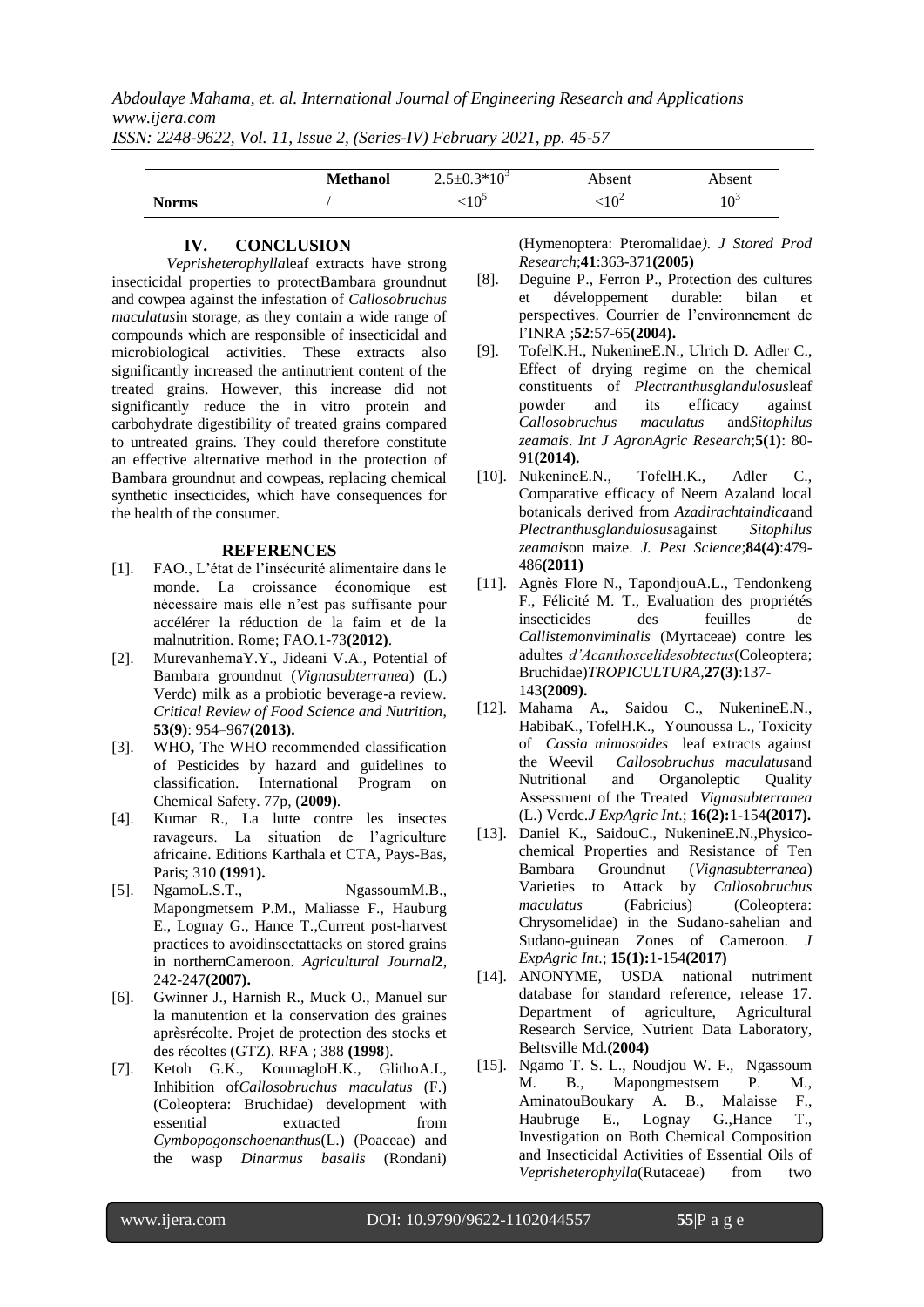localities of Northern Cameroon towards *Triboliumcastaneum*(herbst) (Coleoptera: Tenebrionidae). *Research Journal of Biological Sciences*, **2 (1)**: 57 – 61**(2007).**

- [16]. CollinlawN.J.,Etude et amélioration de la technologie et de la qualité des farines de *Tacca leontopetaloides*(L.) Kuntze et *Cochlospermumtinctorium*A. Rich. Thèse de doctorat en Sciences Alimentaires et Nutrition, Université de Ngaoundéré ; Cameroun ; 202p**(2014).**
- [17]. IFN (Institut Français de Nutrition),Les minéraux. Dossiers scientifiques de l'institut Français pour la nutrition N°7. Paris, 117p; **(1995).**
- [18]. CheftelJ.C.,Cheftel H., Introduction à la biochimie et à la technologie des aliments. Volume 1. Technique et Documentation Lavoisier, Paris, 1-32, 271-362**(1977).**
- [19]. Laurette B. M. K., Proprietes nutritionnelles et fonctionnelles des proteines de tourteaux, de concentrats et d'isolats de ricinodendronheudelotii (bail.) pierre ex pax et de tetracarpidiumconophorum (müll. arg). Thèse de doctorat en Science alimentaire et Nutrition. Université de Ngaoundéré ; 226p **(2010).**
- [20]. Perry R.H., Green D.W., Maloney J.O., Perry's chemical engineer's handbook  $7<sup>th</sup>$ ed. Library of Congress Cataloging-in-Publication Data, USA. 2007; 2471. amais(Coleoptera: Curculionidae) on maize. *J Pest Sci*.; **83**:181-190**(2010).**
- [21]. Bidie A.P., N'guessanB.B., YapoA.F., N'guessanJ.D., DjamanA.J., Activités antioxydantes de dix plantes médicinales de la pharmacopée ivoirienne. Sci Nat.;**8(1)**:1- 11**(2011).**
- [22]. N'guessanK., Kadja B., ZirihiG.N., Traoré D., Aké-Assi L., Screening phytochimique de quelques plantes médicinales ivoiriennes utilisées en pays Krobou (Agboville, Côted'Ivoire). *Sci Nat*.;**6(1)**:1-15**(2009)**.
- [23]. Debray M., Jacquemin H., Razafindrambo R., Travaux et documents de l'Orstom. Paris. 8**(1971)**.
- [24]. Dohou N., Yamni K., Tahrouch S., Hassani L.M.I., Badoc A., Gmira N., Screening photochimique d'une endémique ibéromarocaine, Thymelaealythroides. Bull Soc Pharm.;**142**:61-78**(2003)**.
- [25]. Fankam A.G., Kuete V., VoukengI.K., KuiateJ.R., Pages J.M., Antibacterial activities of selected Cameroonian spices and their synergistic effects with antibiotics against multidrug-resistant phenotypes. BMC Compl Alt Med.**11(104)**:1-11**(2011**).
- [26]. NukenineE.N.**,** Adler C., Reichmuth C. Efficacy of *Clausenaanisata*and *Plectranthusglandulosus*leaf powder against *Prostephanustruncatus*(Coleoptera: Bostrichidae) and two strains of *Sitophilus zeamais*. J. Pest Sci.; 83:181-190 **(2010)**.
- [27]. Adams J.M., SchultenG.G., Loss caused by insects, mites and micro-organims. In: Harris KL, Lindblad CJ. (Eds), post-Harvest Grain Loss Asseement Methods. Am Assoc Cereal Chem.83-95**(1978)**.
- [28]. López-MejíaO.A., López-Malo A., Palou E., Antioxidant capacity of extracts from amaranth (*Amaranthushypochondriandriacus* L.) seeds or leaves. Ind Crops Prod; **53**:55- 59.**(2014)**
- [29]. MakkarH.P.S., Siddhuraju P, Becker K., Plant Secondary Metabolites. Meth Mol Biol. 393:128 (**2007)**
- [30]. Chang C.,Yang M., Wen H. Chem J., Estimation of total flavonoid content in propolisby two complementary methods. *Journal ofFood Drug Anal*.**10**:561-566**(2002)**
- [31]. Harborne J. B., Phenolic compounds. In:phytochimical methods. A guide to modern techniques of plant analysis. Chapman andHall Ltd. London, England, 33-88**(1973).**
- [32]. Day R.A., Underwood A.L., Quantitative analysis. 5th ed. Prentic-Hall publication**(1986)**
- [33]. Adekanmi O. K.,Oluwatooyin O. F., Yemsi A. A., Influenceofprocessing techniques on the nutrients and antinutriments of tigernut (*Cypercusesculentus*L.) *Word of Journal of Dairy and FoodsSciences***4(2)**:88-93**(2009).**
- [34]. Hsu H.W.,VavakD.L., SatterleeL.D., MILLERG.A., A multienzyme technique for estimating protein digestibility. *Food Protein Research Group*, Room 20, Filley Hall, University of Nebraska, Lincoln,NE 68583 (**1977).**
- [35]. MbofungC.M.F., Ndjouenkeu R., EtoaF.X**.,**Influence de differentesmethodes de mouture sur les rapports molaires phytate/Zinc, (calcium \*phytate)/zinc et la teneur en certains oligo-élément dans les fractions de mouture de maïs et de sorgho. *Cereales en régions chaudes*. AUPELF-UREF, Eds John LibbeyEurotext, Paris, 203- 211**(1989)**.
- [36]. Fischer E., Stein E.A., DNS colorimetric determination of available carbohydrates in foods. Biochem Prep. **8**:30-37**(1961)**.
- [37]. AFNOR, Microbiologie des aliments Règles générales pour les examens microbiologiques. NF ISO 7218, Paris **(1996).**
- [38]. AFNOR**,** "Microbiologie des aliments: dénombrement des microorganismes par